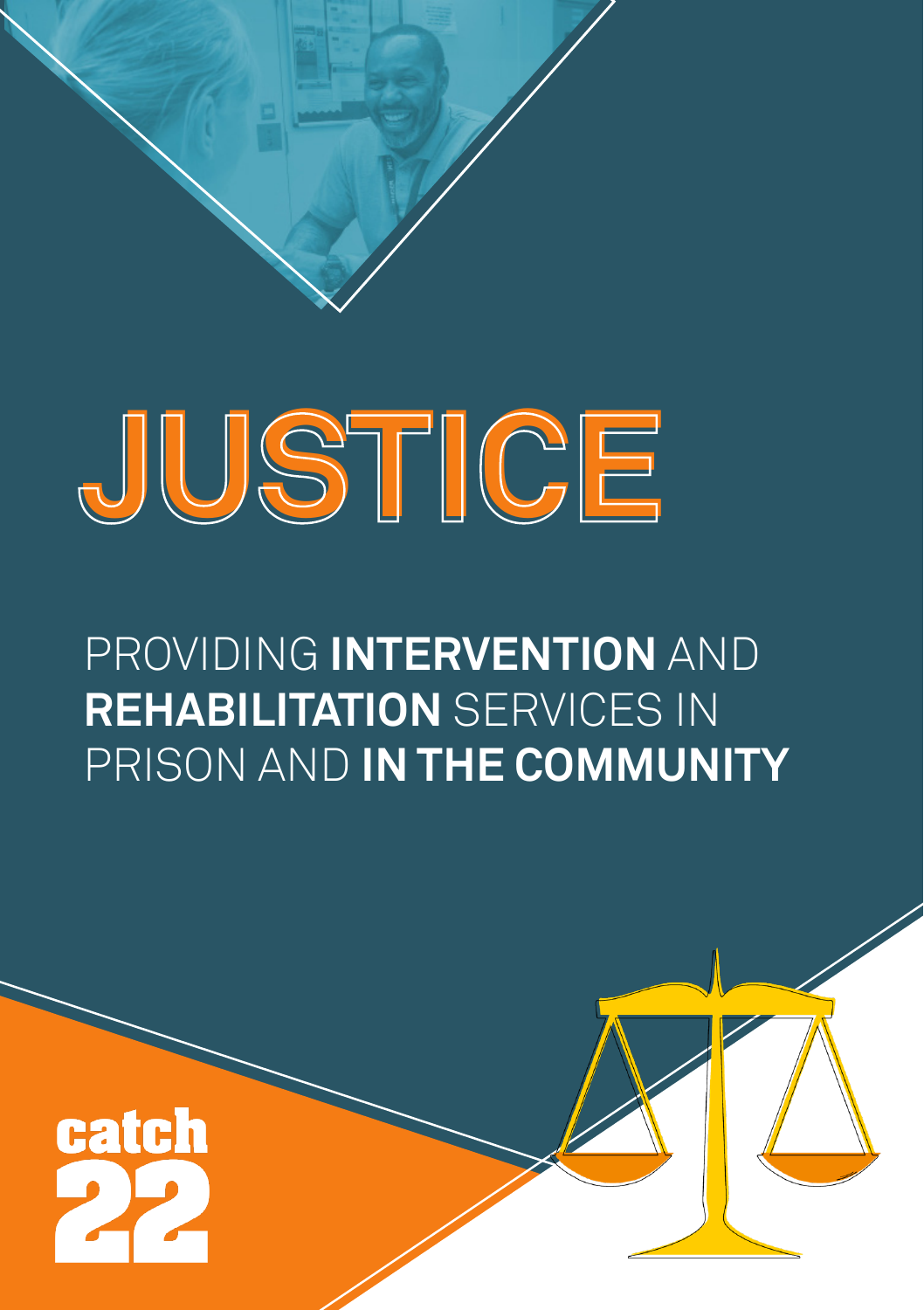# **CATCH22**

**For over 200 years Catch22 has designed and delivered services that build resilience and aspiration in people and communities.** 

Our approach is based on the 3Ps. We believe people can thrive when they have:



## **Catch22 delivers offender management, resettlement and gangs work in prisons and in the community.**

Whilst our range of services is vast, they are all centered on supporting helping vulnerable people in complex situations get their back on track through offering holistic support which do more than simply hit targets.

We are driven by the belief that relationships are crucial to effective desistance from crime.

## **WE OPERATE 26 SERVICES. 21 SERVICES BASED IN 18 PRISONS AND 6 OTHER COMMUNITY BASED SERVICES**

Last year, we worked with:

**54,112** service users in custody

**34,297** in custody

**19,815** in the community





1. BRISTOL

# **OFFENDER MANAGEMENT**

**Catch22 operates the only Offender Management Unit (OMU) in the UK delivered by a third sector organisation. By collaborating with our wider Catch22 services and our partner agencies, we can facilitate a smooth transition from custody to community.** 

### **Our service is focussed on identifying prisoners' criminogenic needs and addressing the root causes of all offending.**

Catch22 is experienced in measuring and evaluating the risk posed by high risk, lifers and indeterminate sentenced prisoners. The team addresses immediate risks once someone enters custody, including mental health and substance misuse, as well as long-term issues such as gang affiliation. <sup>8</sup><br> **CHERENDEREM SALA SOLAT CONTRANS CONTRANS CONTRANS CONTRANS CONTRANS CONTRANS CONTRANS CONTRANS CONTRANS CONTRANS (By collaborating with our wider Catch22 services and our partner agencies, we can facilitate a smooth** 

Our dedicated staff focus on relationships with an end-to-end case management approach, supporting prisoners to engage in purposeful activity that reduces recidivism.

In the lead up to release, Catch22 monitors the progress and behaviour of participants, facilitating individual and group work which supports resettlement and desistance.

While working in a culture of continuous improvement, the team consistently meets targets and shares best practice with prisons across the UK.

Catch22's full offender management service at HMP Thameside; a busy inner city, category B local resettlement prison, located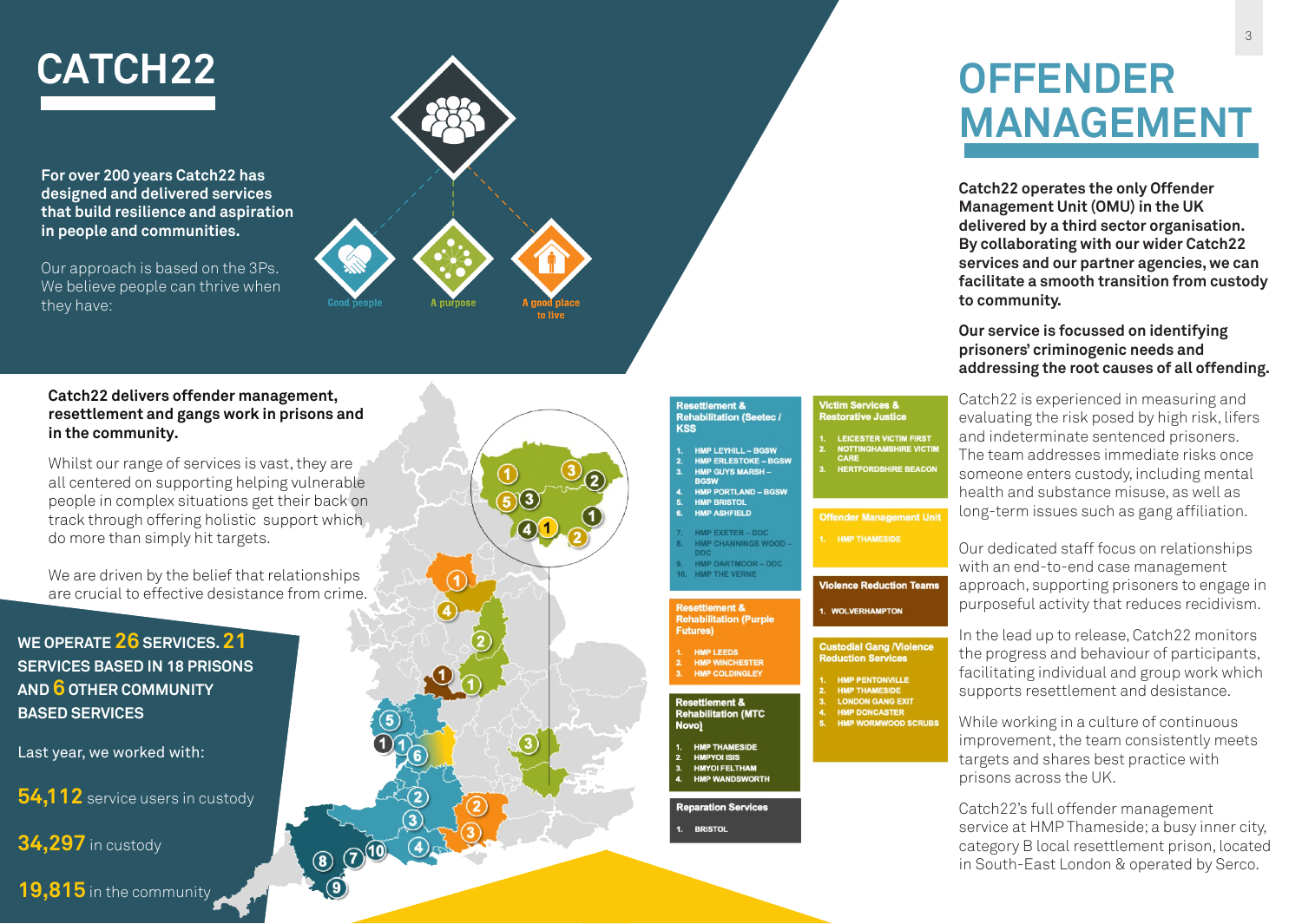# **THROUGH THE GATE**

**We support people into pro-social sustainable lifestyles. To achieve this we identify and address the wider range of resettlement and Criminogenic needs - which often includes supporting people into employment.**

In the last year, our Through the Gate service worked with:



Our **peer-mentors** are volunteers currently serving their sentence and offer a unique perspective while supporting prisoners' rehabilitation.

Our **evidence-based approach** involves collaboration with housing and employment partners and brings in the support of family members.

Our **robust resettlement plans** include practical and tangible enhancements for the following pathways:

- Accommodation
- Education, training and employment
- Finance, benefits and debt
- Physical and mental health
- Substance misuse
- Relationships and families
- Attitudes, thinking and behaviour
- Victims of domestic violence
- Victims of sexual assault
- Support for sex workers
- Support for care leavers
- Support for ex-military
- Support for foreign nationals

*The arrival of Catch22 has not only put HMP Channings Wood firmly on the map as a resettlement prison, but more importantly now enables people with convictions to access a broad range of dedicated and well-coordinated resettlement interventions – all of which promote a seamless and successful reintegration back into the community on release.* 66<br>
Paramings<br>
nap as a<br>
, but more<br>
nbles people<br>
nacess a<br>
cated and

Head of Reducing Re-Offending, HMP Channings Wood

# **GANGS AND VIOLENCE REDUCTION SERVICES**

**The Catch22 Gangs and Violence Reduction Custodial Service works within the prison to promote an understanding of community issues and how these issues may impact a custodial setting. We support prison management by reducing the risk posed by gang-involved prisoners, so that violent incidents are prevented.**



2 community<br>based service based services



Our **Gang Practitioners** design targeted interventions and deliver adapted Through the Gate services for those wishing to exit gang lifestyles.

By offering alternatives to the supposed security and status offered by gang involvement, our strategy is more effective than the suppressiononly approach used in many prisons.

**18%** improvement in pro-criminal attitudes towards knife possession

**13%** reduction in those reporting to engage in gang activity post intervention

**15%** positive attitudinal shifts towards their perceived ability to leave a gang.

## **WOLVERHAMPTON VIOLENCE REDUCTION TEAM**

We use an end to end approach working with individuals, families, schools, custodial estates and communities to reduce gang involvement and its effect on local areas. Our work targets and builds on service users' strengths to prevent them from becoming involved in gangs, and provides a range of interventions for gang-involved young people to support them to exit. We use a variety of methods to deter young people from engaging in, or continuing negative behaviours associated with gang activity by providing support to maintain or re-enter education, training or employment.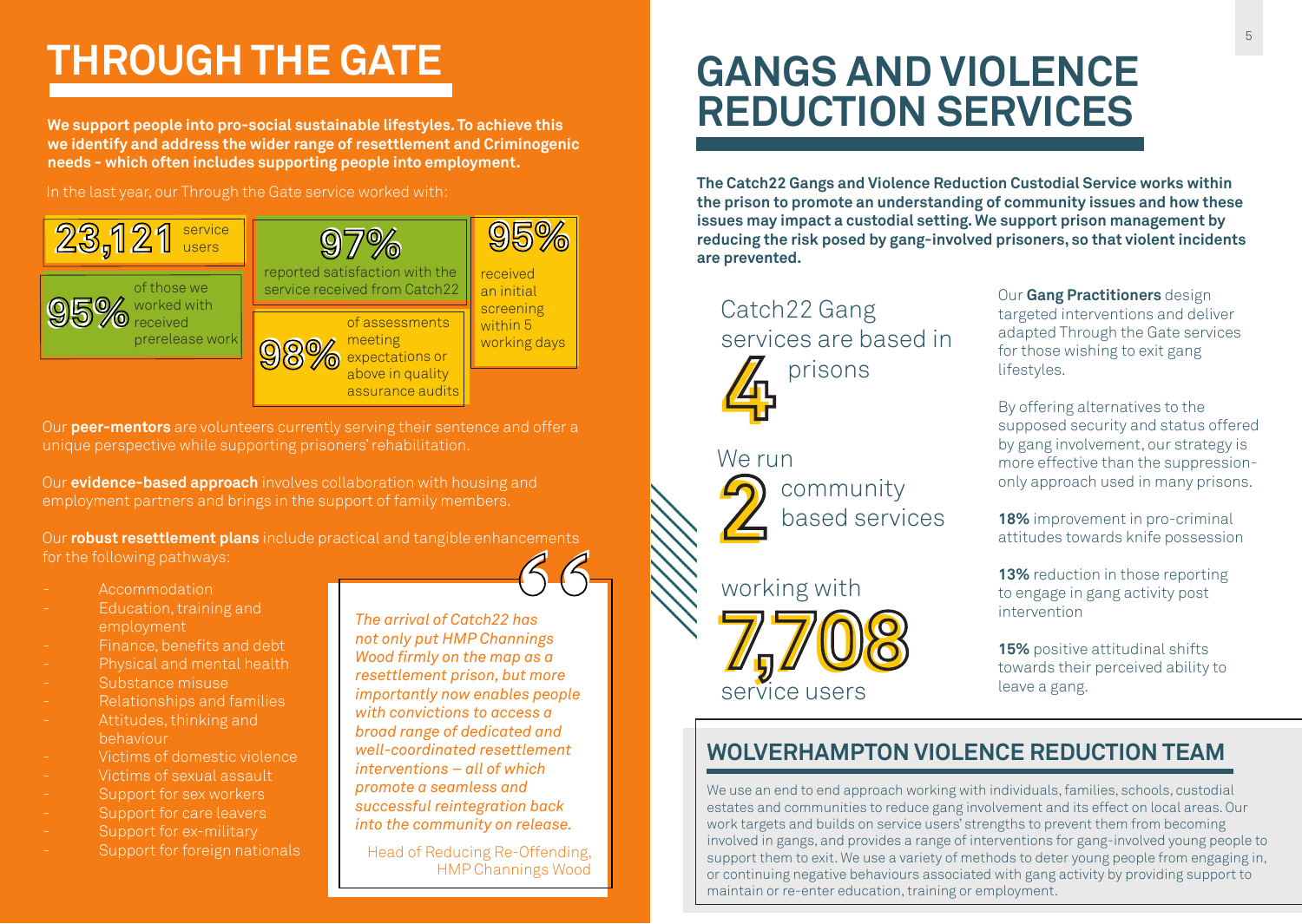# **YOUTH JUSTICE**

**Through the network of Catch22 services, we are in a unique position to address all a young person's needs. Our work supports those who have gone missing or are victims of exploitation; we deliver high-level family support, run alternative education provision, and support vulnerable people into employment.** 

**g**<br> **l** left school without any<br> **GCSE's and with very little**<br> **confidence. I now have**<br> **qualifications as well as paid I left school without any GCSE's and with very little confidence. I now have employment. I am determined to repay the faith the project has shown in me.** 

*Suffolk Positive futures, service user*

From prevention and crime diversion through to intensive supervision and reparation, our services cover the spectrum of youth justice services.

**Some examples of our current youth justice work:** 

#### **BRISTOL AND SUFFOLK: REPARATION**

Working with local authorities and partner agencies, we identify suitable reparation projects, including charity shop work, supporting food banks and cleaning graffiti. Community reparation encourages young people to reintegrate

#### **SUFFOLK POSITIVE FUTURES**

Our Suffolk Positive Futures services use sport, physical activities, arts and education to engage vulnerable young people, connect them to their community

#### **TACKLING CHILD EXPLOITATION ACROSS MERSEYSIDE**

Catch22 pan Merseyside Child Sexual Exploitation Service (CSE) has supported victims of child criminal exploitation (CCE) since 2017. They were the first integrated child exploitation service in the country, providing one-to-one support to victims, and training over 1600 professionals in spotting the signs of both CSE and CCE.

# **VICTIM SERVICES**

**Catch22 provides support to adults, children and young people who have been impacted by crime and anti-social behaviour.** 

Catch22's victim services are free, independent and confidential, and available to victims and witnesses regardless of whether the crime has been reported.

More information can be found in our Victim Services brochure.